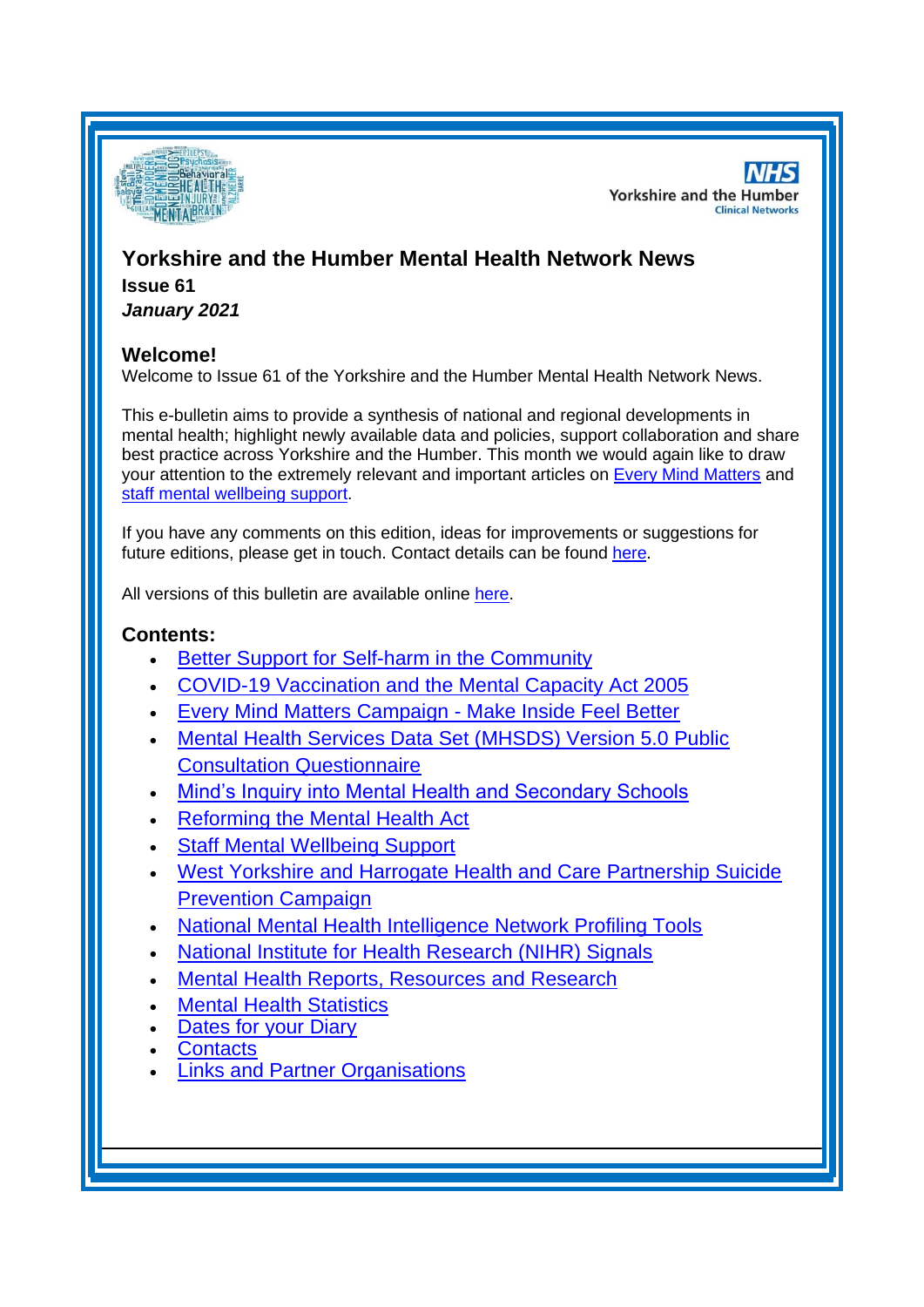#### **Better Support for Self-harm in the Community**

The [National Confidential Inquiry into Suicide and Safety in Mental Health](https://mhlda.cmail20.com/t/d-l-cuyhikk-tlljkuijii-h/) (NCISH) is working alongside experts from the [Manchester Self-Harm Project](https://mhlda.cmail20.com/t/d-l-cuyhikk-tlljkuijii-k/) and the [Patient Safety](https://mhlda.cmail20.com/t/d-l-cuyhikk-tlljkuijii-u/)  [Translational Research Centre](https://mhlda.cmail20.com/t/d-l-cuyhikk-tlljkuijii-u/) to support community mental health transformation teams with practical advice to improve community-based services and care for people who selfharm by providing broad expert knowledge of current self-harm data and research; providing guidance on national guidelines and recommendations for the care of people who self-harm and advising on methods of data collection to monitor and evaluate the impact of service changes for people who self-harm.

In addition to this, NCISH have recently launched an [online resource](https://mhlda.cmail20.com/t/d-l-cuyhikk-tlljkuijii-o/) with sections containing information on different aspects of care for people who self-harm, including national clinical guidelines, peer reviewed journal publications, and commissioned reports. This website will be continually updated as the project progresses and will be an important live resource for all STPs / ICSs working towards implementing their new models of community-based mental health care from 2021/22.

### <span id="page-1-1"></span>**COVID-19 Vaccination and the Mental Capacity Act 2005**

Department of Health and Social Care **[guidance](https://www.gov.uk/government/publications/coronavirus-covid-19-looking-after-people-who-lack-mental-capacity/the-mental-capacity-act-2005-mca-and-deprivation-of-liberty-safeguards-dols-during-the-coronavirus-covid-19-pandemic-additional-guidancea)** is available for health and social care staff about the COVID-19 vaccination for people who may lack mental capacity, under the terms of the Mental Capacity Act 2005.

Additionally, inpatients within mental health and learning disability settings who are 80 years of age and over are listed [as a priority](https://www.gov.uk/government/publications/priority-groups-for-coronavirus-covid-19-vaccination-advice-from-the-jcvi-30-december-2020) group to receive the vaccine. NHS England and NHS Improvement are working with the vaccination deployment programme to ensure that effective models are put in place across all regions to deliver for this cohort of people. This may include roving or outreach teams, which are to be commissioned regionally. This work will be supported by updates to the vaccination standard operating procedures to ensure that the vaccine is delivered safely and effectively within mental health and learning disability settings.

#### <span id="page-1-0"></span>**Every Mind Matters Campaign - Make Inside Feel Better**

COVID-19 has impacted the whole country; for almost everyone, life has had to change fundamentally. Research shows that since the start of the pandemic there has been an increase in a range of mental health conditions for adults, from low wellbeing, sleep problems and anxiety to depression. However, there are things that people can do to support their mental health and wellbeing at this time and the Every Mind Matters campaign is here to support the nation's mental wellbeing with the encouragement that "When things aren't so good out there, make inside feel better" by creating a free NHS-approved [Mind Plan.](https://www.nhs.uk/oneyou/every-mind-matters/your-mind-plan-quiz/) Find out more about Every Mind Matters [here.](https://www.nhs.uk/oneyou/every-mind-matters)

# <span id="page-1-2"></span>**Mental Health Services Data Set (MHSDS) Version 5.0 Public Consultation Questionnaire**

The MHSDS is a person level, output based, secondary uses data set which aims to deliver robust, comprehensive, nationally consistent and comparable person-based information for children, young people and adults who are in contact with mental health, learning disability and autism services located in England or located outside England but treating patients commissioned by an English CCG or NHS England specialised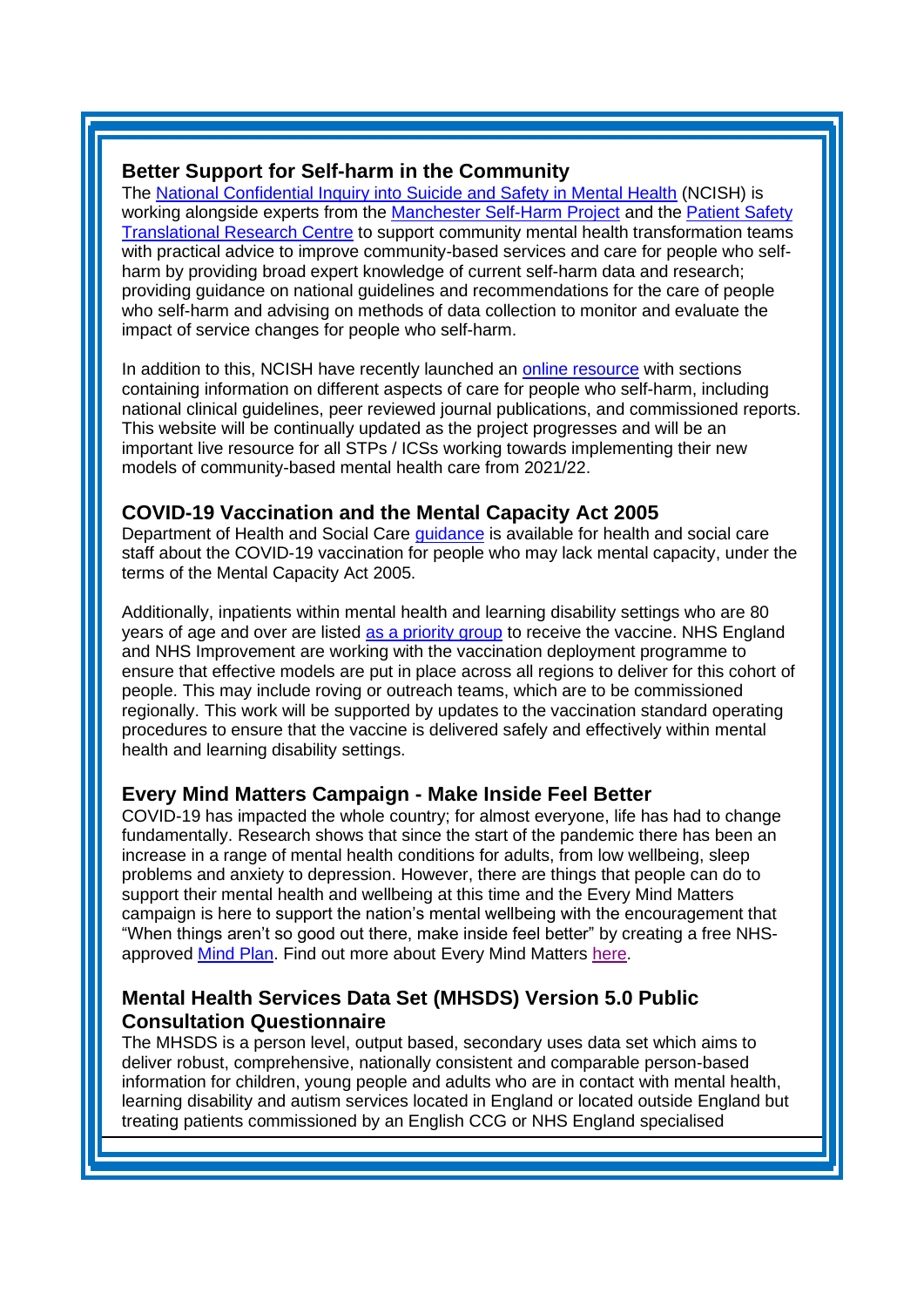commissioner or an NHS-led Provider Collaborative. Changes are required to MHSDS v4.1 to ensure that the data set remains fit for purpose. The changes included in this release relate to new government policy initiatives; resolution of issues within the current data collection and inclusion of other key stakeholder requirements.

As part of the application to obtain approval from the Data Coordination Board (DCB) NHS Digital [are asking for feedback](https://nhs-digital.citizenspace.com/community-and-mental-health/mhsds-v5-public-consultation/?_cldee=c2FyYWguYm91bEBuaHMubmV0&recipientid=contact-01a4f334c235e911a9e5000d3a2bbda1-caf6fb01df3d4a73826459a20251e8b7&esid=f38349ef-ee54-eb11-a812-000d3a874619) on the proposals for MHSDS Version 5.0. Consultation feedback will be reported back to the DCB before publication of an Information Standards Notice (ISN) is agreed. The consultation runs until 29 January 2021.

### <span id="page-2-0"></span>**Mind's Inquiry into Mental Health and Secondary Schools**

Mind want to hear from mental health professionals with experience of working with secondary school age children as part of Educating Mental Health: Mind's inquiry into mental health in schools. Mind are interested in hearing about experiences of working with children and young people aged 11-18. Answers will inform recommendations on how to ensure children and young people at secondary school can get the support they need with their mental health. Please see [here](https://www.mind.org.uk/news-campaigns/campaigns/educating-mental-health-minds-inquiry-into-mental-health-in-schools/) to complete the survey.

### <span id="page-2-1"></span>**Reforming the Mental Health Act**

An independent review of the Mental Health Act 1983 (MHA), published in 2017, looked at how it is used and made suggestions for improvement. It concluded that the MHA does not always work as well as it should for patients, their families and their carers. This White Paper proposes a range of [changes to the Mental Health Act,](https://www.gov.uk/government/consultations/reforming-the-mental-health-act) based on four principles that have been developed with people with lived experience of the MHA. They are: choice and autonomy; least restriction; therapeutic benefit; and the person as an individual. The consultation on these proposals closes on 21 April 2021.

# **Staff Mental Wellbeing Support**

The spread of COVID-19 is affecting the mental health of everyone in the NHS, from nurses, doctors and porters to caterers, procurement teams and service managers. As we head further into winter and increasing pressures from the pandemic, now, more than ever, it is important that we look after ourselves and each other. Free, confidential, emotional support specifically for NHS staff is available from the Samaritans. You can access the NHS support line on 0800 0696 222. It is open 7am to 11pm, seven days a week. The line is independently run by Samaritans, with trained volunteers on hand to support you when you've had a tough day, are feeling worried or overwhelmed, or just have a lot on your mind. Samaritans is there for everyone, not only those in crisis or feeling suicidal.

NHS England and NHS Improvement have also put in place a comprehensive package of emotional, psychological, and practical support for NHS staff available at [people.nhs.uk.](https://people.nhs.uk/)

You can also access helplines and text services via the following:

- Send the text 'FRONTLINE' to 85258 to start a conversation this service is free on all major mobile networks and is a direct support for those who may be struggling to cope and need help.
- Listening Line For all NHS staff, call 0800 0696 222 07:00-23:00
- Bereavement and loss support call 0300 3034434 07:00-23:00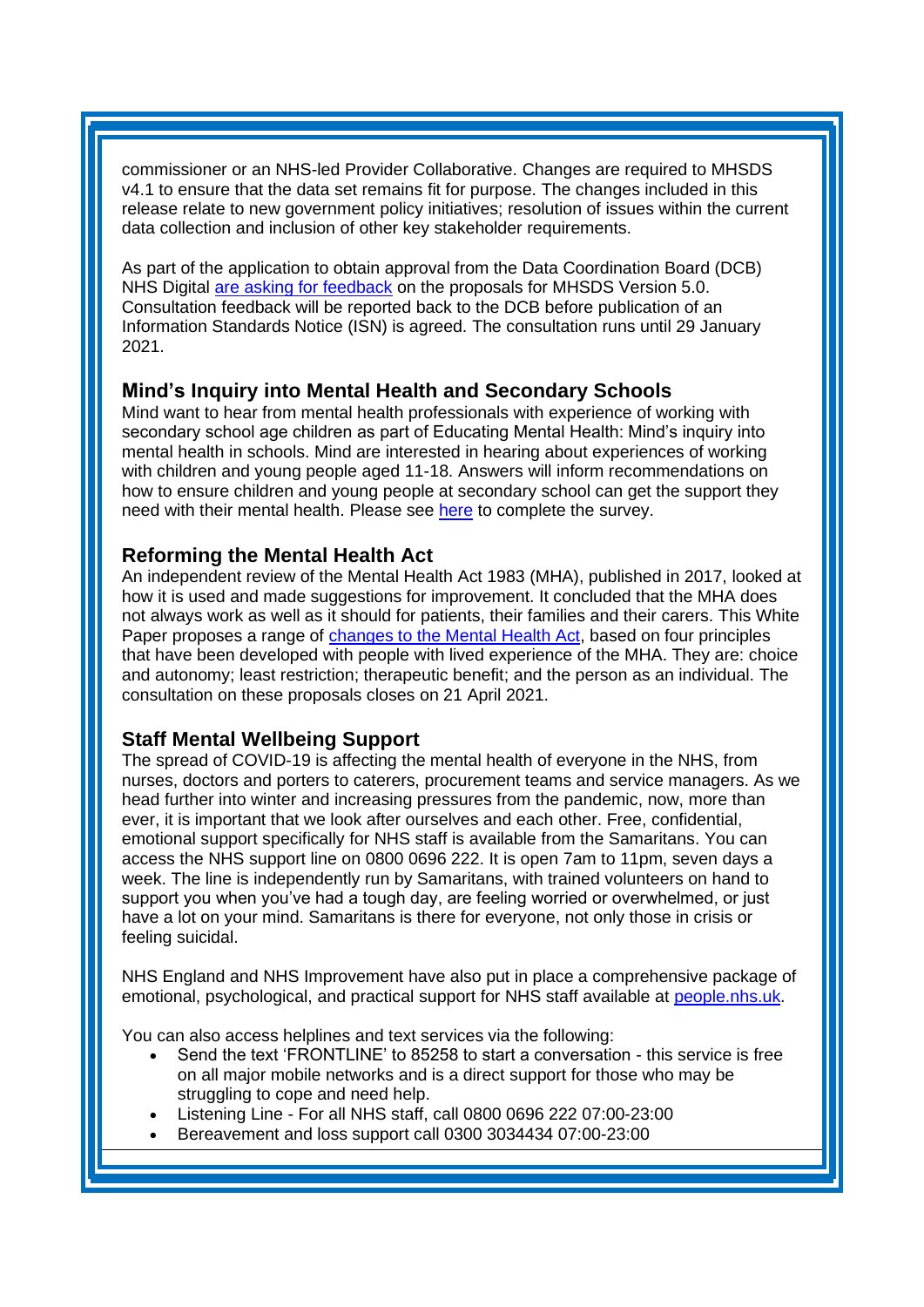# <span id="page-3-0"></span>**West Yorkshire and Harrogate Health and Care Partnership Suicide Prevention Campaign**

West Yorkshire and Harrogate Health and Care Partnership have launched a 'Check-in' campaign aimed at staff. The campaign aims to reduce staff suicide and promote a wellbeing culture by normalising the conversation around suicide and mental health as well as providing training, resources and signposting for support. Please see [here](https://staffcheck-in.co.uk/resources/joinin.pdf) for more information on this campaign as well as detail on the partnerships Five Year Suicide prevention strategy.

# **National Mental Health Intelligence Network Profiling Tools**

The National Mental Health Intelligence Network (NMHIN) has been conducting further developments on their suite of mental health profiling tools.

Click on the links below to access the updates:

- [Common Mental Health Disorders](http://links.govdelivery.com/track?type=click&enid=ZWFzPTEmbXNpZD0mYXVpZD0mbWFpbGluZ2lkPTIwMTcxMjA1LjgxOTE2MDgxJm1lc3NhZ2VpZD1NREItUFJELUJVTC0yMDE3MTIwNS44MTkxNjA4MSZkYXRhYmFzZWlkPTEwMDEmc2VyaWFsPTE2OTcwMTE4JmVtYWlsaWQ9c2FyYWguYm91bEBuaHMubmV0JnVzZXJpZD1zYXJhaC5ib3VsQG5ocy5uZXQmdGFyZ2V0aWQ9JmZsPSZleHRyYT1NdWx0aXZhcmlhdGVJZD0mJiY=&&&104&&&https://fingertips.phe.org.uk/profile-group/mental-health/profile/common-mental-disorders)
- **[Crisis Care](http://links.govdelivery.com/track?type=click&enid=ZWFzPTEmbXNpZD0mYXVpZD0mbWFpbGluZ2lkPTIwMTcxMjA1LjgxOTE2MDgxJm1lc3NhZ2VpZD1NREItUFJELUJVTC0yMDE3MTIwNS44MTkxNjA4MSZkYXRhYmFzZWlkPTEwMDEmc2VyaWFsPTE2OTcwMTE4JmVtYWlsaWQ9c2FyYWguYm91bEBuaHMubmV0JnVzZXJpZD1zYXJhaC5ib3VsQG5ocy5uZXQmdGFyZ2V0aWQ9JmZsPSZleHRyYT1NdWx0aXZhcmlhdGVJZD0mJiY=&&&105&&&https://fingertips.phe.org.uk/profile-group/mental-health/profile/crisis-care)**
- **Mental Health [and Wellbeing JSNA Profile](http://links.govdelivery.com/track?type=click&enid=ZWFzPTEmbXNpZD0mYXVpZD0mbWFpbGluZ2lkPTIwMTcxMjA1LjgxOTE2MDgxJm1lc3NhZ2VpZD1NREItUFJELUJVTC0yMDE3MTIwNS44MTkxNjA4MSZkYXRhYmFzZWlkPTEwMDEmc2VyaWFsPTE2OTcwMTE4JmVtYWlsaWQ9c2FyYWguYm91bEBuaHMubmV0JnVzZXJpZD1zYXJhaC5ib3VsQG5ocy5uZXQmdGFyZ2V0aWQ9JmZsPSZleHRyYT1NdWx0aXZhcmlhdGVJZD0mJiY=&&&106&&&https://fingertips.phe.org.uk/profile-group/mental-health/profile/mh-jsna)**
- **[Severe Mental](http://links.govdelivery.com/track?type=click&enid=ZWFzPTEmbXNpZD0mYXVpZD0mbWFpbGluZ2lkPTIwMTcxMjA1LjgxOTE2MDgxJm1lc3NhZ2VpZD1NREItUFJELUJVTC0yMDE3MTIwNS44MTkxNjA4MSZkYXRhYmFzZWlkPTEwMDEmc2VyaWFsPTE2OTcwMTE4JmVtYWlsaWQ9c2FyYWguYm91bEBuaHMubmV0JnVzZXJpZD1zYXJhaC5ib3VsQG5ocy5uZXQmdGFyZ2V0aWQ9JmZsPSZleHRyYT1NdWx0aXZhcmlhdGVJZD0mJiY=&&&108&&&https://fingertips.phe.org.uk/profile-group/mental-health/profile/severe-mental-illness) Illness**
- **[Suicide Prevention Profile](http://links.govdelivery.com/track?type=click&enid=ZWFzPTEmbXNpZD0mYXVpZD0mbWFpbGluZ2lkPTIwMTgwNjA1LjkwNzEwNzExJm1lc3NhZ2VpZD1NREItUFJELUJVTC0yMDE4MDYwNS45MDcxMDcxMSZkYXRhYmFzZWlkPTEwMDEmc2VyaWFsPTE3MDEzODU4JmVtYWlsaWQ9c2FyYWguYm91bEBuaHMubmV0JnVzZXJpZD1zYXJhaC5ib3VsQG5ocy5uZXQmdGFyZ2V0aWQ9JmZsPSZleHRyYT1NdWx0aXZhcmlhdGVJZD0mJiY=&&&104&&&https://fingertips.phe.org.uk/profile-group/mental-health/profile/suicide)**

To receive updates directly from NMHIN visit the [PHE subscriptions page](http://links.govdelivery.com/track?type=click&enid=ZWFzPTEmbXNpZD0mYXVpZD0mbWFpbGluZ2lkPTIwMTgwMjA3Ljg0OTY1MzgxJm1lc3NhZ2VpZD1NREItUFJELUJVTC0yMDE4MDIwNy44NDk2NTM4MSZkYXRhYmFzZWlkPTEwMDEmc2VyaWFsPTE2OTgzNDk5JmVtYWlsaWQ9c2FyYWguYm91bEBuaHMubmV0JnVzZXJpZD1zYXJhaC5ib3VsQG5ocy5uZXQmdGFyZ2V0aWQ9JmZsPSZleHRyYT1NdWx0aXZhcmlhdGVJZD0mJiY=&&&107&&&https://public.govdelivery.com/accounts/UKHPA/subscribers/new?preferences=true) and select 'Mental Health Dementia and Neurology'.

# <span id="page-3-1"></span>**National Institute for Health Research (NIHR) Alerts**

The latest series of alerts of recently published research by the NIHR contain information on:

- The long term severity of psychosis could be predicted by an early test of [coordination and balance](https://evidence.nihr.ac.uk/alert/pyschosis-long-term-severity-predicted-early-test-motor-coordination/)
- [The WHELD programme for people with dementia helps care home staff deliver](https://nihr.us14.list-manage.com/track/click?u=299dc02111e8a68172029095f&id=5a5a0c28a0&e=219cc58ea4)  [person-centred care](https://nihr.us14.list-manage.com/track/click?u=299dc02111e8a68172029095f&id=5a5a0c28a0&e=219cc58ea4)

Alerts are short, accessible summaries of health and care research which is funded or supported by NIHR. This is research which could influence practice and each Alert has a message for people commissioning, providing or receiving care.

# <span id="page-3-2"></span>**Mental Health Reports, Resources and Research**

The Association of Mental Health Providers has published [Digital inclusion in mental](https://amhp.org.uk/app/uploads/2020/12/Digital_Inclusion_Guide_December2020.pdf?utm_source=The%20King%27s%20Fund%20newsletters%20%28main%20account%29&utm_medium=email&utm_campaign=12061397_NEWSL_HWB%202021-01-11&dm_i=21A8,76IMT,FLWT3F,T4HV9,1)  [health: a guide to help improve access to digital mental health services.](https://amhp.org.uk/app/uploads/2020/12/Digital_Inclusion_Guide_December2020.pdf?utm_source=The%20King%27s%20Fund%20newsletters%20%28main%20account%29&utm_medium=email&utm_campaign=12061397_NEWSL_HWB%202021-01-11&dm_i=21A8,76IMT,FLWT3F,T4HV9,1) In the wake of Covid-19, the use of remote or digital mental health services was accelerated or adopted to ensure individuals who need services could continue to access support. This guide aims to help mental health service providers ensure all individuals in need of mental health services have choice in the care they receive, and nobody is excluded due to a lack of digital access, confidence or skills.

COVID-19 Guidance for Communicating with People with a Learning Disability, Autism, Dementia or Mental Health Needs has been published. [This guidance](https://mhlda.cmail20.com/t/d-l-cuyhikk-tlljkuijii-b/) has been assessed to identify potential equality impacts of the COVID-19 pandemic on people with mental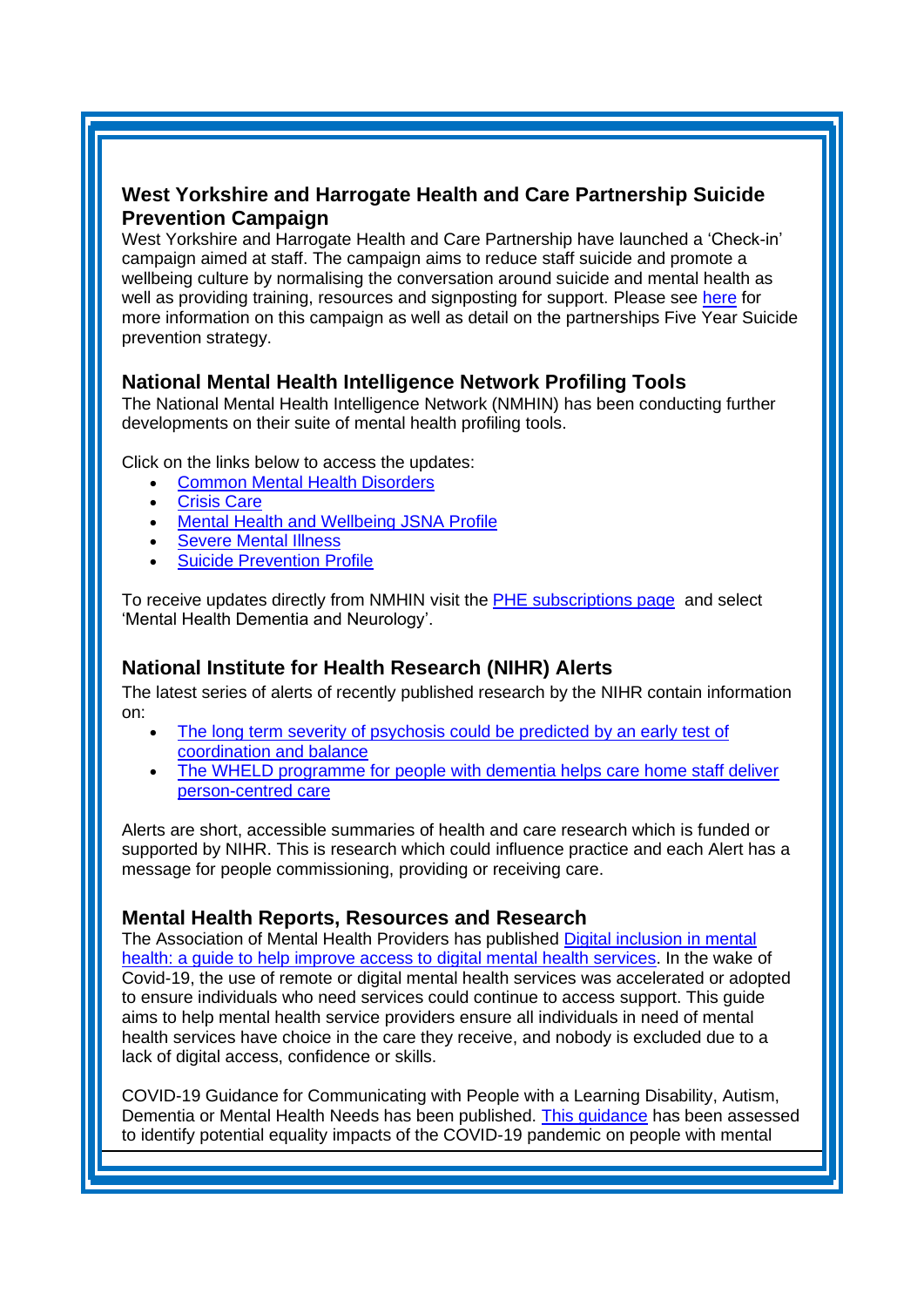health needs and a learning disability and autistic people. It is acknowledged that people with mental health needs, a learning disability or autism who contract COVID-19 may require reasonable adjustments.

The Journal of Psychiatric Research has published [The early impact](https://www.sciencedirect.com/science/article/abs/pii/S0022395620309845?via%3Dihub) of COVID-19 on [mental health and community physical health services and their patients' mortality in](https://www.sciencedirect.com/science/article/abs/pii/S0022395620309845?via%3Dihub)  [Cambridgeshire and Peterborough, UK.](https://www.sciencedirect.com/science/article/abs/pii/S0022395620309845?via%3Dihub) This study examined service use and mortality in patients of mental health and community health in Cambridgeshire and Peterborough, up to August 2020. The study found referrals and self-presentations to health services dropped substantially at lockdown across mental health and community health in the area and then rose to pre-lockdown levels in liaison psychiatry services.

The Lancet Public Health has published [Effects of the COVID-19 pandemic on primary](https://www.thelancet.com/journals/lanpub/article/PIIS2468-2667(20)30288-7/fulltext)  [care-recorded mental illness and self-harm episodes in the UK: a population-based cohort](https://www.thelancet.com/journals/lanpub/article/PIIS2468-2667(20)30288-7/fulltext)  [study.](https://www.thelancet.com/journals/lanpub/article/PIIS2468-2667(20)30288-7/fulltext) This study examines the incidence of self-harm, anxiety, depression, prescribing, and GP referrals to mental health services for the period April to June 2020. Rates of selfharm were 30% lower than expected in this period. The findings also reveal the treatment gap for depression and anxiety was greater in working age adults.

The Samaritan's have published [a number of briefings](https://www.samaritans.org/about-samaritans/research-policy/understanding-our-callers-during-covid-19-pandemic/) on understanding their callers during the coronavirus pandemic. Since March 2020, Samaritan's have provided emotional support over 1.2 million times, and their helpline has given unique insights into how callers have been impacted. These short briefing documents explore the effects on three groups that Samaritan's are particularly concerned about: middle-aged men, young people who self-harm, and people with pre-existing mental health conditions.

#### <span id="page-4-0"></span>**Mental Health Statistics**

The following statistics have recently been released please click on the links to review further:

- [Autism Waiting Time Statistics](https://digital.nhs.uk/data-and-information/publications/statistical/autism-statistics?_cldee=c2FyYWguYm91bEBuaHMubmV0&recipientid=contact-01a4f334c235e911a9e5000d3a2bbda1-22e514144b004d90ad4fdc255e26add9&esid=d1818007-3a44-eb11-a812-0022480076d0)
- [Covid-19 has made children more worried, scared, and lonely: YouGov survey](https://kingsfundmail.org.uk/21A8-774TA-FLWT3F-4BGVMN-1/c.aspx)
- [Learning Disability Services Monthly Statistics AT: December 2020, MHSDS:](https://digital.nhs.uk/data-and-information/publications/statistical/learning-disability-services-statistics/at-december-2020-mhsds-october-2020-final)  [October 2020 Final](https://digital.nhs.uk/data-and-information/publications/statistical/learning-disability-services-statistics/at-december-2020-mhsds-october-2020-final)
- [Mental Health Services Monthly Statistics Performance October, Provisional](https://digital.nhs.uk/data-and-information/publications/statistical/mental-health-services-monthly-statistics/performance-october-provisional-november-2020)  [November 2020](https://digital.nhs.uk/data-and-information/publications/statistical/mental-health-services-monthly-statistics/performance-october-provisional-november-2020)
- [Psychological Therapies: reports on the use of IAPT services, England September](https://digital.nhs.uk/data-and-information/publications/statistical/psychological-therapies-report-on-the-use-of-iapt-services/september-2020-final-including-a-report-on-the-iapt-employment-advisors-pilot)  [2020 Final including report on the EA in IAPT pilot](https://digital.nhs.uk/data-and-information/publications/statistical/psychological-therapies-report-on-the-use-of-iapt-services/september-2020-final-including-a-report-on-the-iapt-employment-advisors-pilot)

# <span id="page-4-1"></span>**Dates for your Diary**

**Yorkshire and the Humber Mental Health Network Events:**

- Tuesday 2 February 2021, 10:00-12:30, **Yorkshire and the Humber Senior PWP Network**, MS Teams. To book your place email [Sarah Boul.](mailto:sarah.boul@nhs.net)
- Thursday 11 February 2021, 12:30-14:00, **North East and Yorkshire and the Humber EIP Network**, MS Teams. To book your place email [Sarah Boul.](mailto:sarah.boul@nhs.net)
- Wednesday 24 February 2021, 10:00-12:30, **Yorkshire and the Humber IAPT Providers' Network**, MS Teams. To book your place email [Sarah Boul.](mailto:sarah.boul@nhs.net)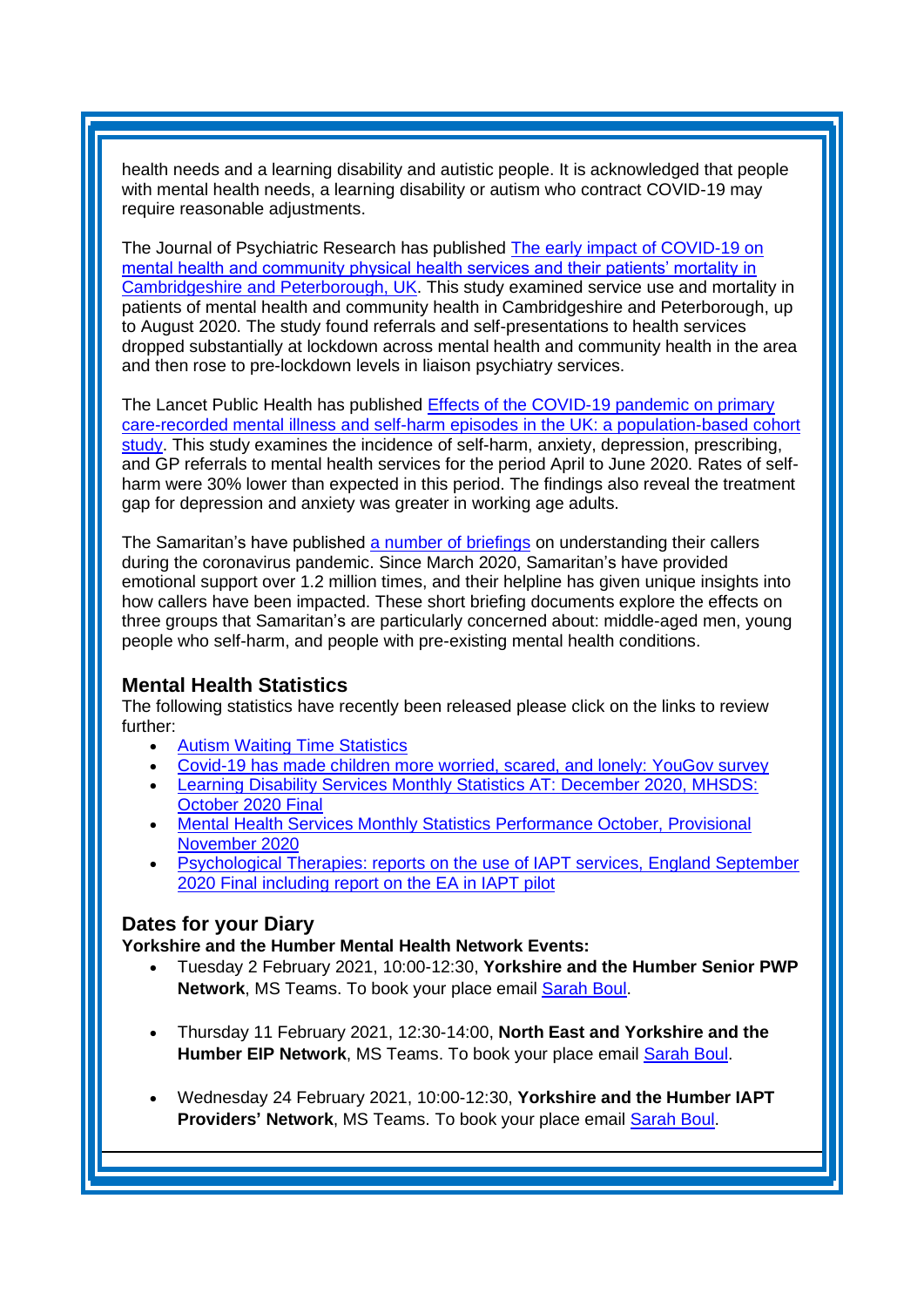#### **Other Events:**

- Thursday 21st and Thursday 28th January 2021, 9.00-13:00, **IAPT National Networking Conference**, Online Event. To book your place click [here.](https://www.iapt-nnf.co.uk/booking/index/191/?utm_source=SBK%20Healthcare&utm_medium=email&utm_campaign=11875628_2021PT%201st%20email&dm_i=1SB0,72JAK,MCTTTA,SJWEF,1) NB: There is a cost to attend this event.
- Thursday 28 January 2021, 09:00-17:00, **Suicide Prevention in a Changing World**, Online Event. To book your place click [here.](https://www.nspa.org.uk/home/news-events/nspa-conference-2021/) NB: There is a cost to attend this event.
- Wednesday 27 January 2021, 09:00-16:00, **Mental Capacity in the Time of Coronavirus**, Online Event. To book your place click [here.](https://www.healthcareconferencesuk.co.uk/conferences-masterclasses/mental-capacity-coronavirus?utm_medium=email&utm_source=HCUKKH&utm_campaign=MCAvMCJuly2020) NB: There is a cost to attend this event.
- Wednesday 10 February 2021, 09:00-17:00, **Improving the Physical Health Outcomes of People with Serious Mental Illness**, Online Event. To book your place click [here.](https://www.healthcareconferencesuk.co.uk/conferences-masterclasses/physical-health-with-serious-mental-illness/book/virtual-online-2021-2-10?utm_medium=email&utm_source=HCUKNM&utm_campaign=PhysicalMH100221) NB: There is a cost to attend this event.
- Wednesday 24 February 2021, 09:00-17:00 Working with Children and Young People's Anxiety, Depression and Traumatic Symptoms, Online Event. To book your place click [here.](https://www.healthcareconferencesuk.co.uk/conferences-masterclasses/cyp-depression-modular-approach?utm_medium=email&utm_source=HCUKkt&utm_campaign=CYPDep0221) NB: There is a cost to attend this event.
- Thursday 15 April 2021, 08:30-16:15, **Learning Disabilities and Autism: Equality and Empowerment**, The Studio, Manchester. To book your place click [here.](https://www.openforumevents.co.uk/events/2021/learning-disabilities-and-autism-equality-and-empowerment/?utm_source=LD+OC+30.10&utm_medium=email&utm_campaign=LD+2021+Wk+1) NB: There is a cost to attend this event.
- Tuesday 20 April 2021, 08:30-16:15, **Mental Health: Supporting NHS Workforce Resilience,** The Studio, Manchester. To book your place click [here.](https://www.openforumevents.co.uk/events/2021/mental-health-supporting-nhs-workforce-resilience/?utm_source=MHWF+2021+Wk+1+4+NHS+05.11&utm_medium=email&utm_campaign=MHWF+2021+Wk+1) NB: There is a cost to attend this event.

#### <span id="page-5-0"></span>**Contacts**

If you would like to discuss any of the items included in this e-bulletin or would like further information about the Mental Health Network please contact:

Sarah Boul, Quality Improvement Manager: Adult Mental Health [sarah.boul@nhs.net,](mailto:sarah.boul@nhs.net) 07584362063

Denise Friend, Quality Improvement Manager: Adult Mental Health denise.friend@nhs.net, 07795668907

Twitter: @YHSCN\_MHDN #yhmentalhealth

#### <span id="page-5-1"></span>**Links and Partner Organisations**

- **Interested in Dementia**? Why not check out the Yorkshire and the Humber Dementia Network E-Bulletin? Click [here](http://www.yhscn.nhs.uk/mental-health-clinic/Dementia/YHSCNDementiaBulletin.php) to read more.
- Yorkshire and the Humber Clinical Networks. Click [here](http://www.yhscn.nhs.uk/index.php) for the website.